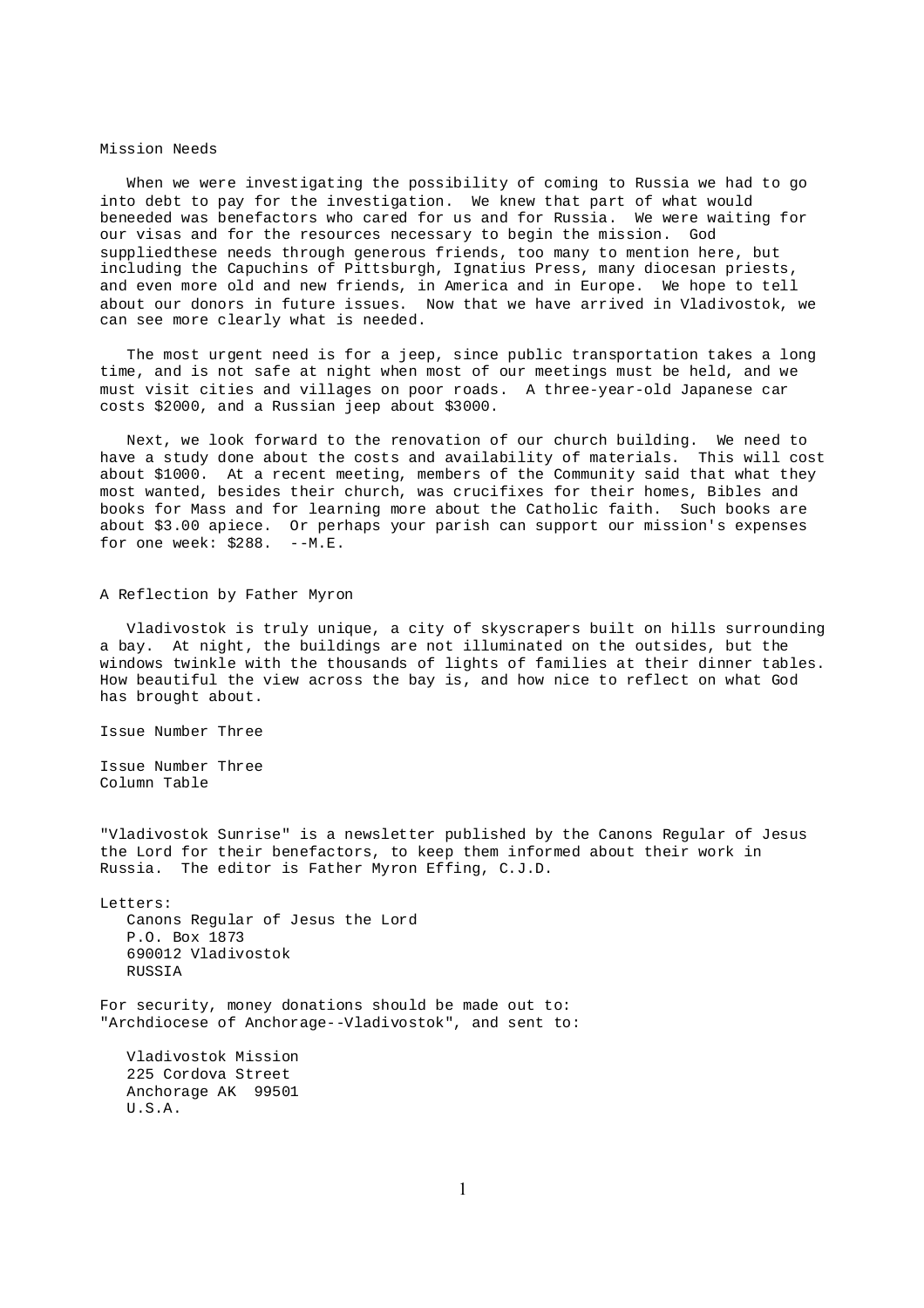The Prerevolutionary Vladivostok

Polish Community

[A chapter from the book, The Poles in the Far East, published in Polish in Harbin, China, 1928, and found in the State Archive in Tomsk, Russia, pp 175- 179. The author is unknown at the present time.]

The beginning of the Polish community in the Primorsky region was in 1863, when Father Radzishevski was appointed as military chaplain in the Far East, and curator. At this time the Polish community consisted of only military people. Although the priest sometimes visited Vladivostok, he lived mostly in Nicolaevsk-na-Amure in which he had his own house where he offered mass.

When in 1875 Vladivostok was made a fort, and when non-military people started to arrive, he came to the city, and lived in the apartment of the Evangelical pastor who was not married. He offered mass in this apartment, also. He died during a trip to Blagoveschensk, where he was buried by orthodox priests in their cemetery. The gravestone is still extant, and Bishop Slivovski ordered it to be repaired in 1927.

His successor was Father Spiganovich, who was also the military chaplain. In 1885 and 1886, two Poles--we don't know their family names (one was called Monsevich)--gave to the Catholic community some land on which a building was built which had a bell tower in front and an apartment for the priest in back.

The beginning of the building of the Ussurijsk railroad brought a large wave of Polish people to Vladivostok who made the community bigger. In 1900, the Church of the Body of Christ was completely burned. Two years later, when Father Boulvich arrived, a new church was built, very small and poor. His successor was Father Lavrinovich, who decided to build a masonry church. He was very eager and zealous. He had been born in Kovno (Kaunas), and he had great achievements in the Polish community. He was a great patriot, which is why he organized Polish Catholic life in various branches.

The church building which was started by Father Lavrinovich was finished in 1922, after he left for Tambow where he was serving as parish priest, and where he was shot by Bolsheviks because of his zealous religious service. He did not want to leave his parishioners alone until the last minute. The foundation of the new church had been blessed by Bishop Tsepliac in 1909.

After the Russian-Japanese War, many Poles settled in Vladivostok. A Roman Catholic Relief Society was established, which opened the first Polish elementary school in 1907. The World War caused a new wave of Poles to arrive in Vladivostok. Until that time, there were nearly 2000 military Poles and 500 civilians, so-called "intelligence handicraftsmen" and business|men. The number rose to 4500, and in all Primorski, Amursky, and Sakhalin Island there were 11,000 Polish Catholics.

In 1917 in Vladivostok there was founded a good organization called "Polish House". By a decision of this organization, the Polish settlement decided to run a candidate for the City Council, engineer Cheslov Wolf. According to the Harbin newspaper, "Letters from the Far East" (#8, Nov 29, 1917) this step was very good, and based on his request the Council decided to give enough money to build and take care of a Polish school for 120 pupils. Polish House found two male and one female teacher who started the classes. There were four grades in the Polish school. In the same year, the Union of Polish Military was founded, and next year the People's Interests Defense Committee. Vladivostok also took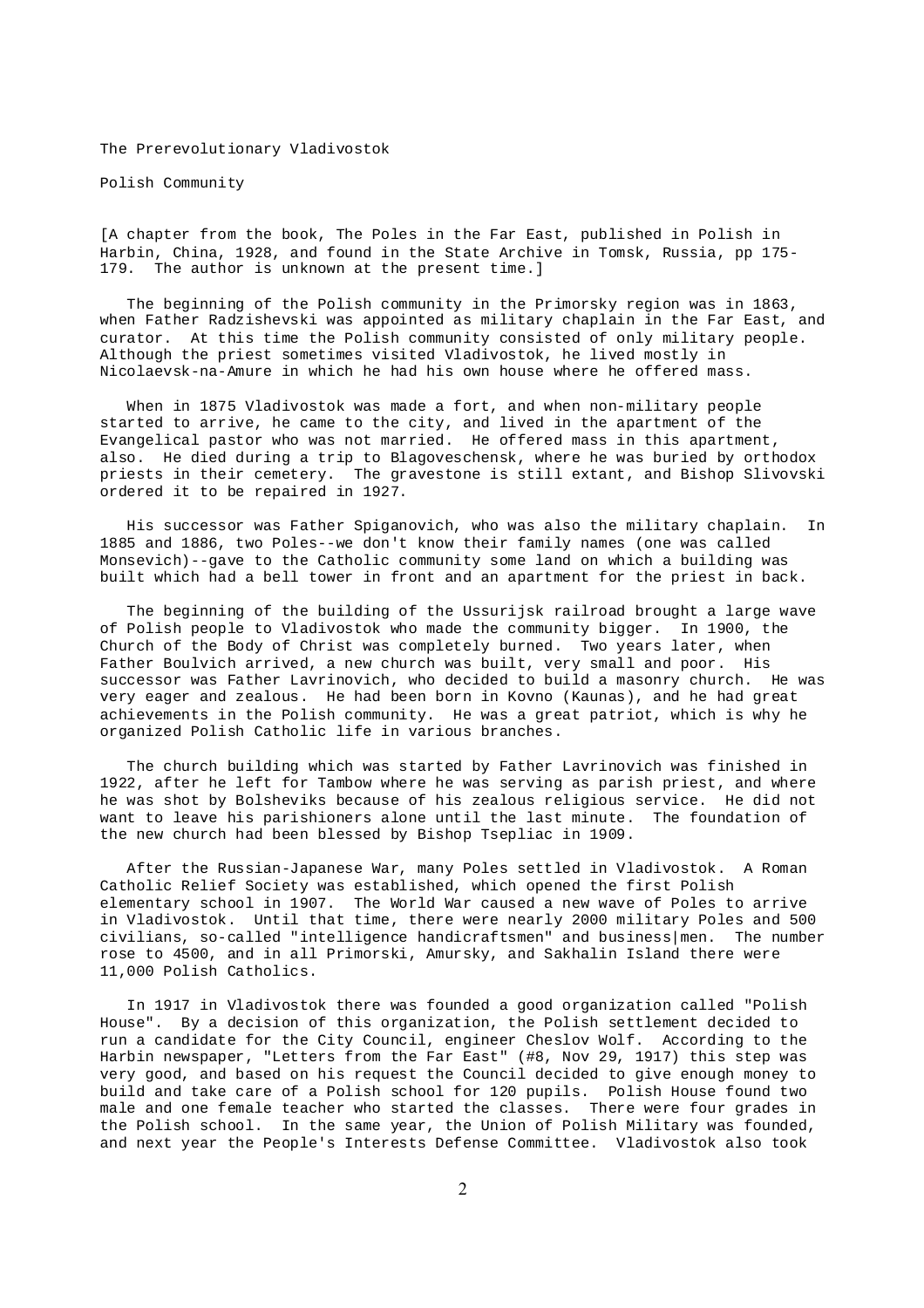part in the Harbin "Forum of Polish People". The arrival of new Polish people in Vladivostok promoted the establishment of new organizations, such as political and party organizations. These organizations made terrible mistakes in most Polish settlements, and happily ended in Vladivostok very soon, before harm was done. In 1919 the association "Connection" was established in Vladivostok which lasted a year. At the same time, representatives of military committees arrived in Vladivostok and started to print the newspaper, "Polish Echo", which lasted from December of 1919 until March 1920.

In 1920, Archbishop Rotsop established the Vladivostok Deanery which included not only Vladivostok, but also Nicolsk, Khabarovsk, Harbin, Alexandrovsk-on-Sakhalin, and Blagoveschensk. There were five priests excluding Harbin, and nearly 11,000 Catholics. There were wooden churches only in Khabarovsk and Alexandrovsk--the others were masonry. The first dean was Father Karol Slivovski, and later he was bishop. After the Bolshevik coup, the GPU [later called KGB--ed] closed the Polish Red Cross and Polish House on July 23, 1923, but the Polish House opened again soon after a new constitution was written.

Dean Father Slivovski was consecrated bishop of Vladivostok on October 28, 1923, in Harbin. He was consecrated by Bishop Constantini from Peking, with Bishop Gospe from Girin.

A commission of repatriation was established in Vladivostok in August of 1924. In the beginning of the 24-25 school year, all four grades of the Polish school consisted of 50 children. Primary polish schools were functioning in Kiparisovo and New Kievka. The Relief Committee took care of both schools. The Polish consulate took care of a school in Monastirka for a year and half. In Nicolsk-Ussurijski there was also a Polish House which was destroyed in 1923. The Polish House in Vladivostok existed in 1925, and its library consisted of 5000 volumes.

The situation in the Polish settlement in Vladivostok and in the Province was very good. Polish people were owners of buildings, stores, organizations, coal mines, etc. Then Bolsheviks nationalized everything.

The establishers of Polish House were: Engineer S. Offenberg, V. Marszets, Bank Director Golembiovski, Attorney Booksitski, and many others.

Photo Table

Bishop Slivovski

A procession on a Vladivostok street with the Church of the Most Holy Mother of God in the background.]

"For God, Church, and Souls"

by Bishop Joseph Werth, S.J. Apostolic Administrator of Novosibirsk

I was born in 1952 of a traditional Catholic family in Karaganda [Kazakhstan- -ed.]. My parents are of German nationality, my father from the Volga, and my mother from Odessa. I am happy that I was born among the two million German people there who have suffered so much. I am happy that I was born and grew up in the Catholic Church. It seems to me that it is a great grace to be born and to live in our time. I remember as a child looking through an old family Bible,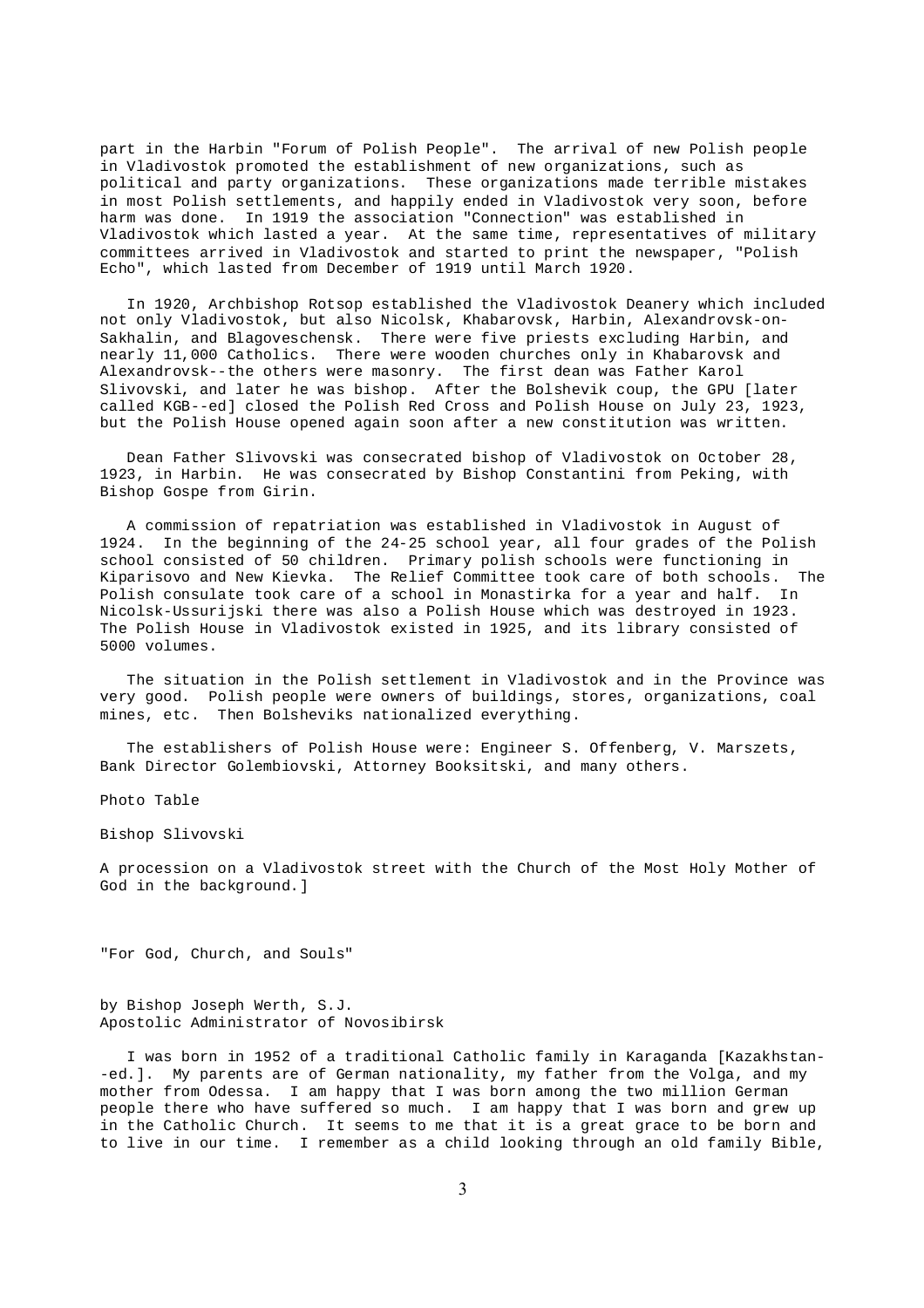that I wanted to be born 2000 years ago so that I could have seen Jesus Christ with my own eyes. But in the 20th century, Christ is bearing just the same cross, falling down and rising again through the oppression which some have made against the Church. In my early childhood, when asked, who are you?, I was taught to answer, "I am a Christian Catholic!" During my school years this "Christian Catholic" faith was the butt of all the jokes of militant atheists. Maybe it borrowed something militant from its enemy. "For God, Church, and Souls": In these words of my bishop's seal, even at that time, I found something to which one can devote oneself.

From 1979 to 1984 I was studying at Kaunas [Lithuania] Spiritual Seminary. After finishing, I was ordained and received my first appointment in Lithuania, but a year later I had a chance to return to Kazakhstan. First I worked at Aktubinsk, and sometimes I visited Omsk--that was my first acquaintance with Siberia--and the Volga region where I later worked for three and a half years.

On the huge territory from the Urals to Vladivostok live Catholics of various nationalities. Their destinies are very similar in most cases. The biggest groups are German and Polish, without doubt. I need to learn the history and the language of the Polish Catholics in Siberia in order to become, according to the words of the Apostle Paul, "everything for everybody". I studied the history of Russian Germans from life! Their destiny is truly tragic. Their deportation from the Volga region, the Ukraine, and the Caucasus started long before World War II. In a very short period of time the Diocese with its fine structures was completely destroyed. Our Diocese finds itself in its huge Siberian-Kazakhstan campus, and here, in the taiga forests of Siberia and Kazakhstan the fire of faith was lit, the faith before which our brothers in the free world bow their heads. I want to ask thousands of young hearts to consider the motto, "For God, Church, and Souls"--those who have the fire of idealism in their breasts, who can do heroic deeds, and are ready to offer a sacrifice, to give themselves to the highest deeds--let them hear if Christ is calling them to follow him. Let them turn back and see. We are living in amazing times which were prophesied by Mary at Fatima. Russia will turn back, but God needs people, needs priests, religious, active lay Catholics, through whom this turning will be achieved.

As I begin serving God's people in Siberia, I need your prayers. Pray for me, in order that I will always be faithful to God and the Church, and always be a tool in the hands of God.

\*[published in AMOUR ET VERITE, No. 2 (Dec, 1991), p. 13.]

WElcome to Vladivostok:

## JEANNE D'ARC

From March 9 through 14, the city of Vladivostok was host to the French helicopter carrier and officer training ship, Joan of Arc. It has only been a few times since the communist take-over of 1922 that a foreign war ship had dropped anchor in this, the largest military port in Russia. Hundreds of people, especially teenagers, lined up to tour the vessel.

Fr. Myron and Br. Dan did not have to stand in line. They got a personal tour from three of the ship's staff: Catholic chaplain, Fr. Alain (a Capuchin), and two seminarians who are fulfilling their 10-month compulsory military service, Guy-Emmanuel Cariot and Br. Denis Borel of the Little Brothers of Saint John. The tour ended with a bilingual Mass in the chaplain's quarters and a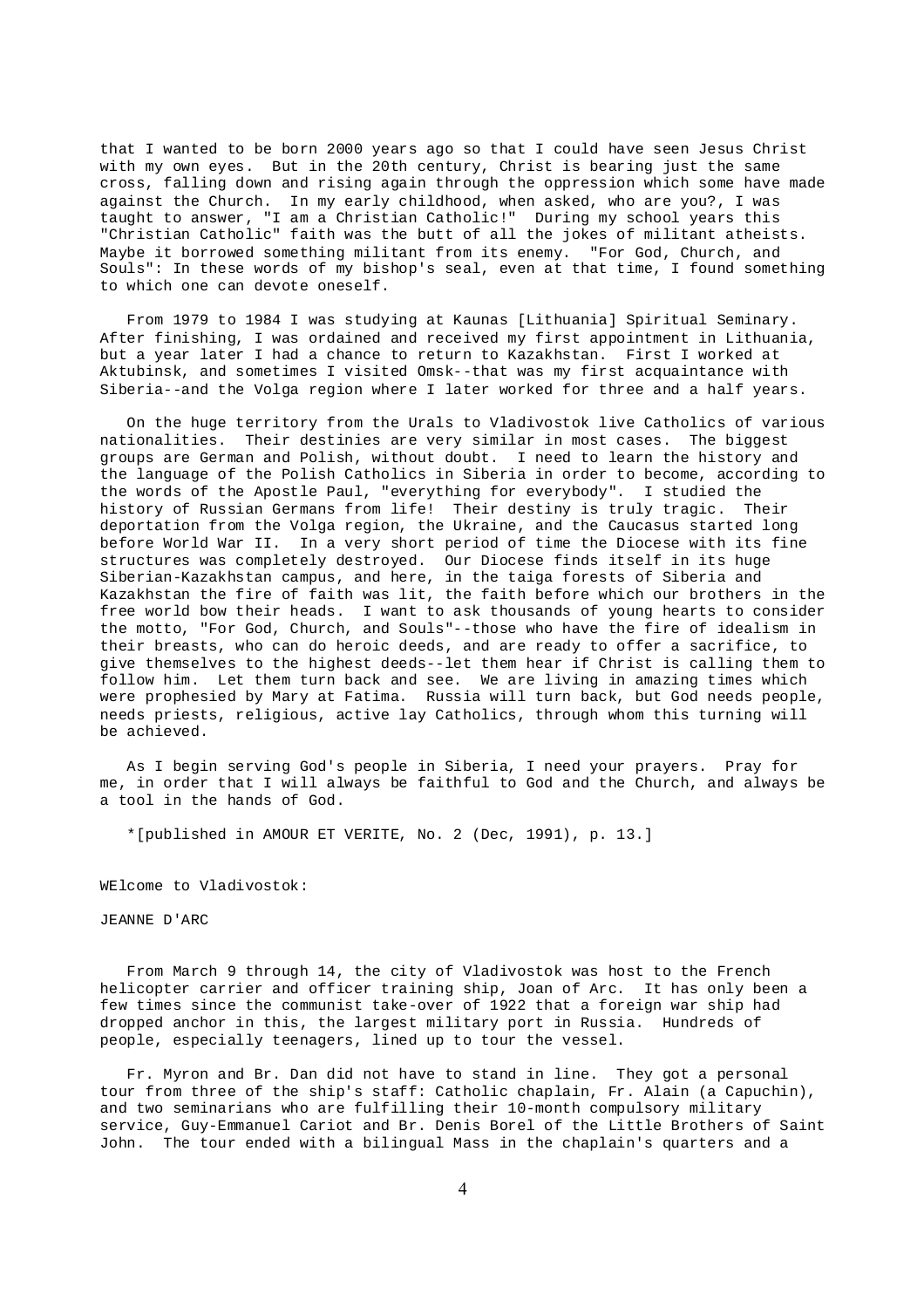toast to the rebirth of the Church in the Russian Far East. Then there was dinner at a local Japanese restaurant.

Fr. Alain and his two seminarians were surprised to learn that there were Catholic clergy in this part of the country. During their Mass on board ship as they sailed into port the first day of their visit, they had entertained the possibility that it was the first Catholic Mass to be celebrated here in 70 years, but they were not disappointed when they learned otherwise. They were overjoyed that the Church is once again proclaiming the Gospel and celebrating the sacraments, and they promised to pray for the work of the Church here and to tell the Catholic people of France about the needs of the mission. As the Joan of Arc sailed on to Hong Kong, the French clergy received a hearty "Bon voyage! from our American missionaries, and the Americans went back to their apartment with some of that famous French "jioie de vivre" and two bottles of French altar wine.

First Communion at Last!

Ida Nikolaevna Chesnakovskaya was five years old when she was brought to Khabarovsk to the big wooden church to be baptised. She was born in 1914, and it was 1919. The October Revolution had occurred in Moscow in 1917, but it would not come to Premorye until 1922. The Far Eastern Republic had been proclaimed, and the White Army had determined to resist the Red one from the East. But a storm of change was to descend upon Premorye and upon its Churches. Ida grew up with very little knowledge of the Faith, and never received another sacrament--until March 5, 1992, when Father Myron came to her apartment at the invitation of her daughter and offered her her first confession and first communion! She is 78 years old. Now she will soon be confirmed, when Bishop Joseph comes to Vladivostok.

Photo Table Ida Nikolaevna and Father Myron

Photo Table

Original architect's drawing of our church. The Joint Committee for the Renovation of the Church have agreed that it is important to restore the church to its original appearance as we proceed with the renovation project. The Main Post Office of Vladivostok was designed by the same architect, A. A. Gvozdiowski.

Our Church of the Most Holy Mother of God as it is today--in urgent need of repair.

Bishop Joseph Werth, Apostolic Administrator of Novosibirsk met with Pope John Paul II three times in March, 1992.

Catholic Church Saved

by Russian Orthodox Bishop

Archbishop Nicolai, the Russian Orthodox bishop responsible for the Primorye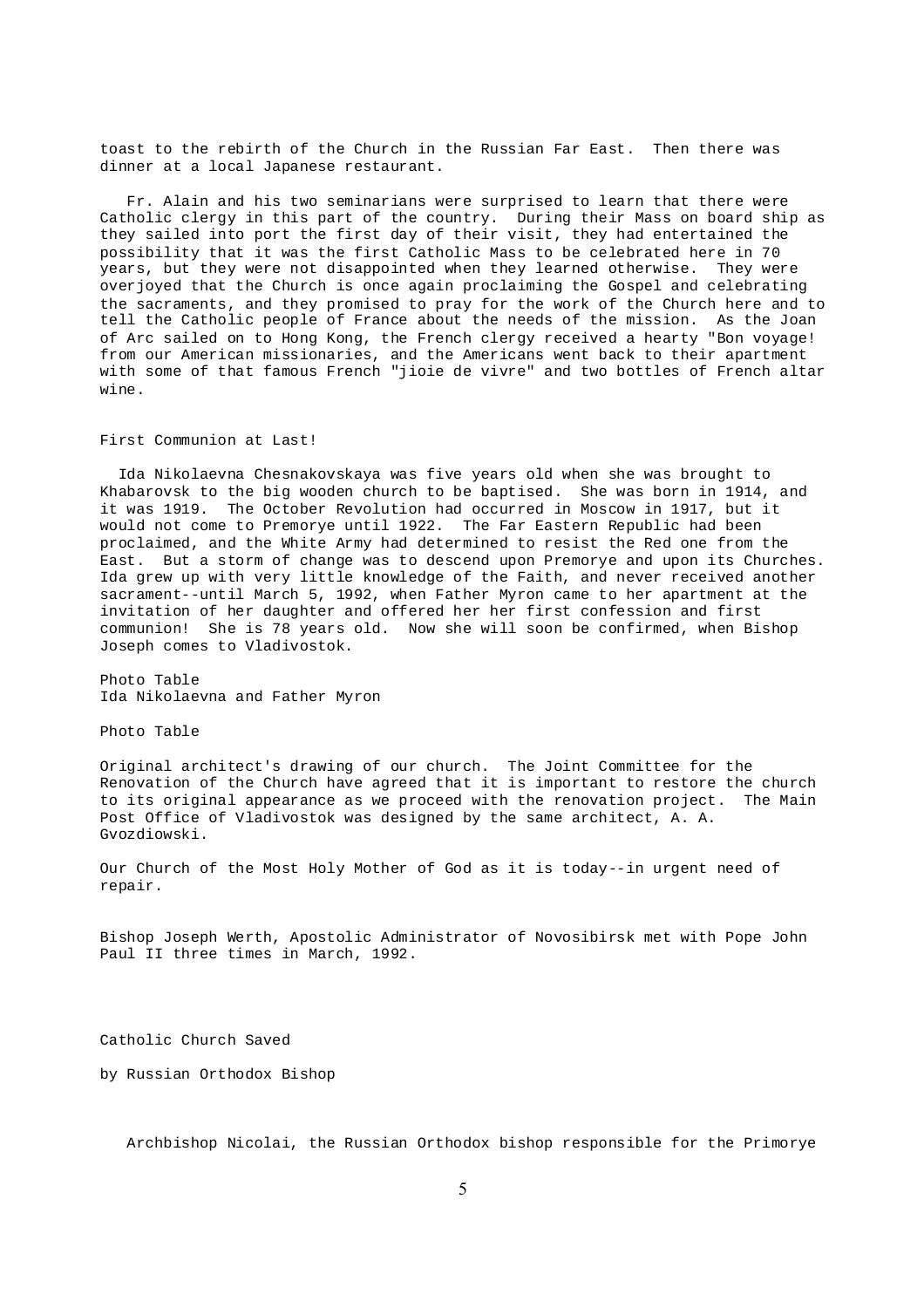region where Vladivostok is located, was touring the city with a government official to locate and select all the buildings which would be turned over to the Russian Orthodox Church, now that there is religious freedom in Russia. There were once 28 Russian Orthodox churches and a cathedral in Vladivostok, all of which were destroyed during the persecution. The only Russian Orthodox facility still in operation is a chapel at a cemetery which has served as St Nicholas Church since the 50's. As they toured the city, one building he definitely wanted back was the former chancery building, which the government was using as the Department of Education. The car was passing Most Holy Mother of God Roman Catholic Church, a church which was new at the time of the revolution, being dedicated only in 1924. The Catholic community had built the church through a lot of effort at fundraising, and at a time of great instability. Because the church was new, it was saved from destruction and used by the government as the Regional Archive, two additional floors having been added inside. Perhaps it would be easier to use this church rather than to have to build another building. The government official asked Archbis|hop Nicolai whether he wanted this building, too. But Archbishop Nicolai said, "No! That is the Roman Catholic church, and the Catholics want it back some day." So the Catholic community of Vladivostok has its building saved for its use through the generosity of the Orthodox archbishop, and it has his support for the return of the building to its original builders and owners.

Catholic Relief Services

Arrives in Vladivostok

As the media have reported, the Catholic Relief Services has set up a major food distribution system in Khabarovsk, using foods donated by the American government. The distribution system includes three Americans living and working in Vladivostok, who have been a welcome addition to the small but growing American community here. The director of the Vladivostok unit is Melody Schram from San Diego, and co-workers Richard Balmadier from New York and Bradley Foerster. Melody studied six years of Russian, but worked for two years in India. For the next twelve months, CRS plans to ship 60,000 tons of food designed to aid 500,000 people. This funding comes from the U.S. Department of Agriculture, and assistance will be targeted at vulnerable groups in orphanages, hospitals, and schools. Included will be milk, oil, infant formula, flour, rice, and peas. This brings the total of Americans living and working in Vladivostok to eleven that we know of, many of whom are Catholics.

The Family of a Russian

"Hero Mother"

by Father Myron

One of the most interesting people I have met here in Vladivostok is Olga Alexandrovna and her husband Anatoly Basilevich. Both are 40 years old. He is a heavy truck driver, and she a housewife. They have eleven children. The oldest Elena is 15, and then comes Vladimir, Tatyana, Andrei, Leonid, and Maxim, who is in the first grade. The preschoolers are Ludwig, Nadyezhda, Lydia, Raisa, and Sergei.